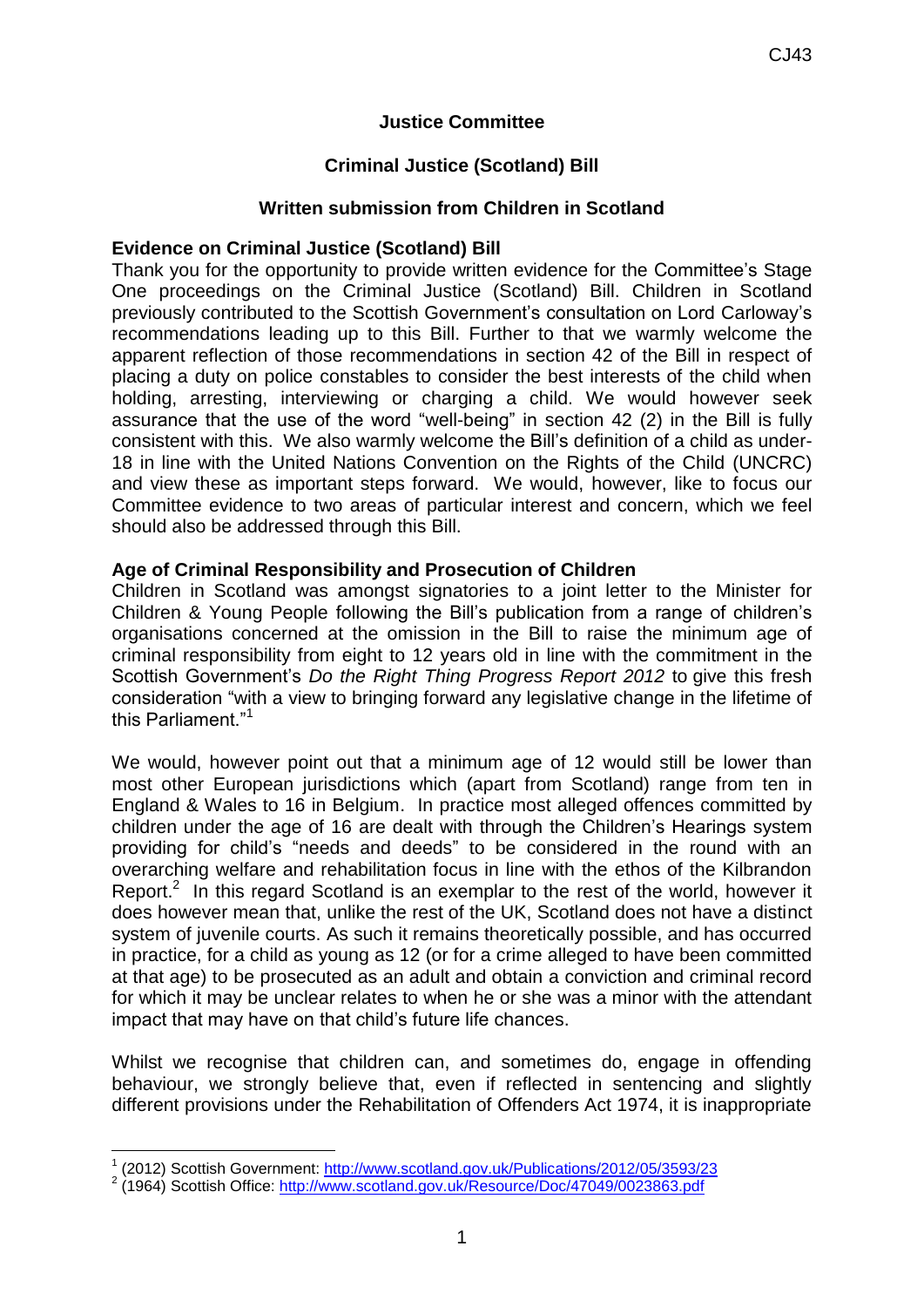a child can be prosecuted and receive the same conviction and criminal record as a fully mature adult.

It should be made clear that none of this is to say that offending behaviour by children should not be addressed or appropriately punished, but recognises that the mental, physical and sexual maturation process is by definition less advanced in children and scope for change and rehabilitation considerably greater and that this should be reflected in the procedures and sanctions pursued and imposed. Children are not simply small adults.

In addition to the moral issues concerning the treatment and welfare of an individual child, there are also wider practical reasons arising from societal benefits, both socially and financially for the focus to be on addressing offending behaviour and rehabilitation rather than early criminalisation. There is a range of examples of effective good practice provided by a number of our membership organisations in this regard.

As such we would support a strengthened presumption against criminal prosecution and in favour of constructive alternatives for children aged up to at least 16. For the same reasons we would also be in favour of widening the definition of a "child" as described in section 199 of the Children's Hearings (Scotland) Act 2011 to a person under the age of 18. At the moment the definition extends only to those 16 and over who are subject to a compulsory supervision order or if referred to the Principal Reporter before they turned 16. This would be a logical extension of Lord Carloway's recommendation taken forward in the Bill that, for the purposes of arrest, detention and questioning a "child" should be defined as anyone under the age of 18 years as previously mentioned. It would also be in keeping with the definition found in the United Nations Convention on the Rights of the Child (UNCRC) to which the UK is a signatory and which the Scottish Government has a stated commitment to as well as the definition set out in its current Children & Young People (Scotland) Bill.

If not reflected in primary legislation we would also impress on the Committee the need to ensure robust guidance for police and Procurators Fiscal in relation to proceedings, criminal or otherwise where children are involved. Developments in technology and legislation have created extra scope for falling foul of the law through, for example posting of inappropriate comments or images online. Whilst we are very concerned about the potential consequences and support appropriate action preventing and dealing with so-called "cyber-bullying" and "sexting" for example, it should be recognised for reasons mentioned above that the nature of such behaviour and the appropriate sanctions are very different if perpetrated by children than by a fully mature adult towards a child and that such nuances should be properly taken account of in a consistent manner. It remains a considerable anomaly that a child can in theory be prosecuted and convicted like an adult and even placed on the sex offenders register for activity to which they are rightly legally unable to properly consent. It is particularly important to avoid a situation where children and young people may feel prevented from seeking help or advice or are potentially vulnerable to blackmail on this basis.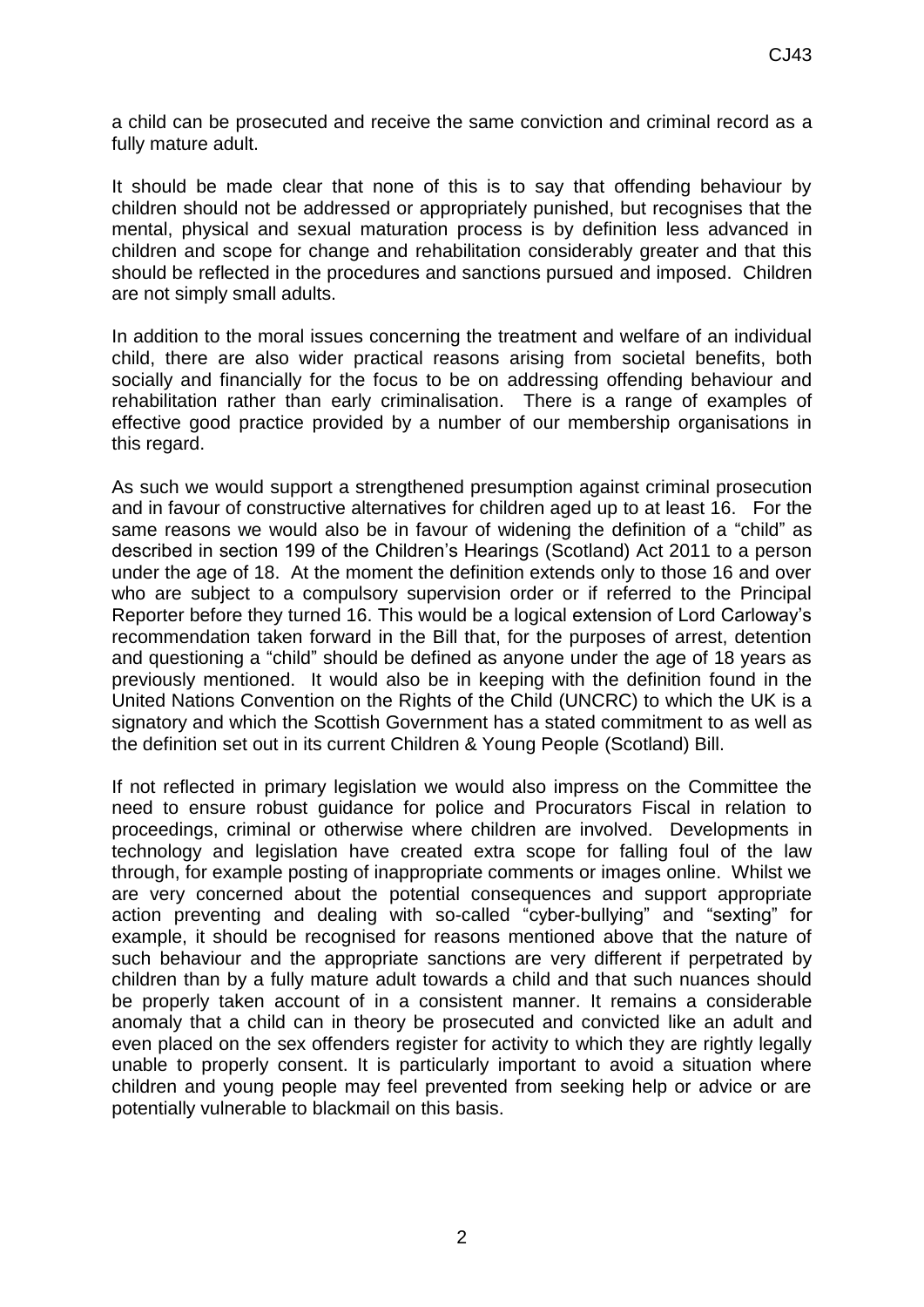### **Equal Protection from Assault**

As the law currently stands children are the only group not to be protected by law from being hit due to the defence of "justifiable assault" (physical punishment) in the Criminal Justice Act 2003. While this legislation did prohibit the use of implements, blows to the head and shaking, the fact that children are not afforded *at least* the same protection as every any other individual against physical assault, particularly the enshrinement in law of certain forms of assault against children as "justifiable", leaves Scotland increasingly out of step with the majority of other European jurisdictions.

In the European Union, 17 out of the 26 states have achieved full prohibition of corporal punishment with a further seven moving towards this. Only five states are yet to commit to such reform: the UK, Belgium, France, Ireland and Malta. 19 countries in Europe (EU and other) now give children equal protection: Austria (1989), Bulgaria (2000), Croatia (1999), Cyprus (1994), Denmark (1997), Finland (1983), Germany (2000), Greece (2006), Hungary (2004), Iceland (2003), Italy (1996), Latvia (1998), Netherlands (2007), Norway (1987), Portugal (2007), Romania (2004), Spain (2007), Sweden (1979) and Ukraine (2004).

In May of this year, the UN Committee Against Torture examined the UK's (including Scotland's) compliance with the Convention against Torture and Other Cruel, Inhuman or Degrading Treatment or Punishment. Its concluding recommendations state: "The Committee takes note of amendments in legislation in England, Wales, Scotland and Northern Ireland, which limit the application of the defence of 'reasonable punishment' (or 'justifiable assault' in Scotland), but remains concerned that some forms of corporal punishment are still legally permissible in the home for parents and those *in loco parentis*.,,The Committee recommends that the State party prohibits corporal punishment of children in all settings…repealing all legal defences currently in place, and further promote positive non-violent forms of discipline via public campaigns as an alternative to corporal punishment."<sup>3</sup>

This call has been echoed by the GB Equality and Human Rights Commission  $(EHRC)^4$ , the Scottish Human Rights Commission  $(SHRC)^5$  and Scotland's Commissioner for Children and Young People.<sup>6</sup>

If the Scottish Government is serious about its stated commitments to make Scotland "The best place to grow up" and to the United Nations Convention on the Rights of the Child it needs to explain why it will allow Scotland to be one of the increasing minority of European jurisdictions where equal protection for children from assault is not in place.

This is not to say that children do not need to be disciplined, but that hitting is neither an appropriate, constructive nor an effective form of punishment and that parents should be supported to use other methods to teach children correct behaviour. The current law is confusing, ambiguous and undermines the ability to protect children

4 (August 2012) EHRC submission to CAT on list of issues on the UK 5th periodic report

<sup>6</sup> (18 July 2012) The Herald, [http://www.heraldscotland.com/news/crime-courts/new-call-for-ban-on](http://www.heraldscotland.com/news/crime-courts/new-call-for-ban-on-smacking.18178200)[smacking.18178200](http://www.heraldscotland.com/news/crime-courts/new-call-for-ban-on-smacking.18178200)

 3 Para 27<http://www2.ohchr.org./english/bodies/cat/cats50.htm>

<sup>&</sup>lt;sup>5</sup> (April 2003) SHRC submission to CAT, Para 31